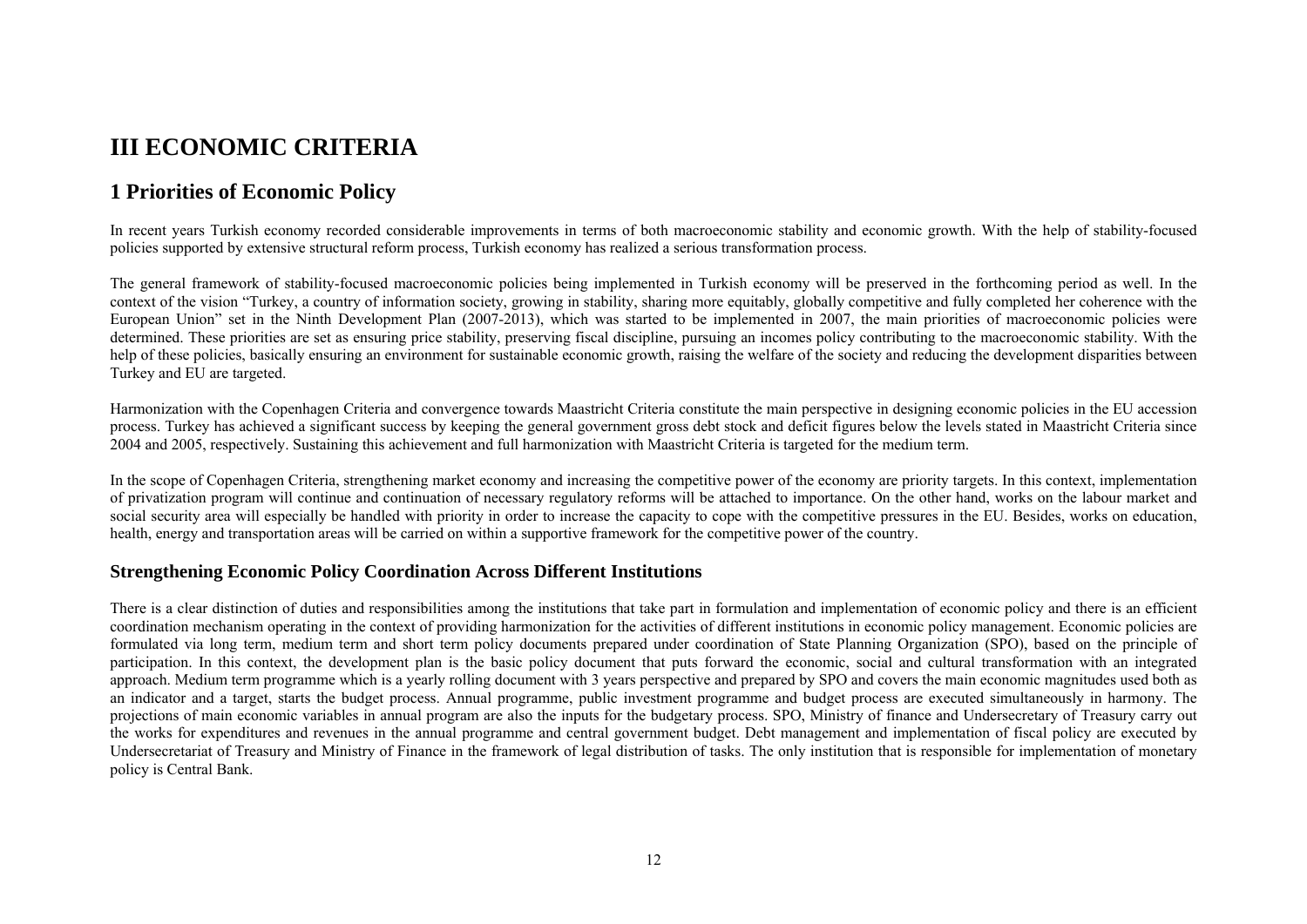In the context of increasing effectiveness in public financial management, Public Financial Management and Control Law No 5018 was enacted in 2003, which aims to ensure effective, economic and efficient use of resources and strengthening the links among the plan, the programme and the budget. The said law has clearly put forward the duties of institutions in both preparation and implementation stages of budget process. In this context there is no ambiguity in authority and responsibility of institutions taking part in formulation and implementation of economic policies. From now on again, importance is given to ensuring efficient coordination among the relevant institutions and organizations in the processes of both determination and implementation of macroeconomic policies, ensuring the consistency among the different documents and strengthening the dialogue with the EU. In this context, Economic Coordination Council (ECC), having five Ministers responsible for economic issues as members  $^{(1)}$  $^{(1)}$  $^{(1)}$ , plays effective role in this process. Moreover, Economic and Social Council (ESC), having special importance regarding the contribution of civil society in the formation of economic policies, pursues a critical function of coordination between private and public sectors. In order to generalize the culture of social dialogue and to strengthen the mechanism of social dialogue, ESC will be made more functional and effective.

Responding to the request of the Economic and Financial Affairs Council (ECOFIN Council) dated 26/27 November 2000, Turkey has prepared the Pre-Accession Economic Programme with the contributions of relevant ministries and institutions under the coordination of SPO and submitted it to the European Commission since 2001. In this framework, works for preparing Fiscal Notification and Pre-Accession Economic Programme will be continued regularly on a yearly basis with the participation of all institutions in the context of Fiscal Surveillance Procedure.

## **Fiscal Policy**

The main objectives of fiscal policy are to contribute to the creation of a sustainable growth environment through strengthening fiscal discipline, to strengthen public financing structure by decreasing the public deficit permanently, to give support to the fight against inflation and to realize a public primary surplus that helps continue the process of decreasing the ratio of debt stock to national income.

In this framework; with the aim of strengthening budgetary discipline, widening the scope of the budget and ensuring transparency of public expenditures; special revenuespecial appropriation practices were abolished. To re-define budgetary system according to international standards; to ensure budgetary and accounting unity in all public administrations within the scope of general government; to adopt multi-annual budgeting and performance-based budgeting system; to strengthen the principles of productivity, effectiveness and accountability in public financial management; to increase transparency in public sector; to adopt a managerial accountability-based approach in public financial management and internal control system and; to establish a new internal control system in public sector, which complies with international standards and EU practices, Public Financial Management and Control Law No 5018 has entered into force after its publication in the Official Gazette No 25326 and dated December 24, 2003. As from the beginning of 2006, multi-annual budgeting was adopted with the full coming into force of the Law No 5018. Analytic Budget Code System was adapted, which is compatible with international COFOG classification, as of 2004. Turkish Tax Administration was functionally restructured in 2005. The Corporate Tax Law was revised and put into effect by taking into account the priorities such as simplifying the tax legislation, expanding the tax base and fight against the informal economy. With this Law, the corporate tax rate was decreased to 20 per cent from 30 per cent. VAT rates, primarily on education, health and tourism were reduced.

Forthcoming years, public revenue, expenditure and borrowing policies will be pursued effectively in line with above-mentioned primary objectives and fiscal discipline will be maintained. Broadening the tax base will increase tax revenues. Besides, saving and efficiency in public spending will be provided in the context of public reform. In this framework;

• Measures will be taken to effectively implement financial management, internal control and internal audit activities in public administrations.

<span id="page-1-0"></span><sup>&</sup>lt;sup>(1)</sup> Economic Coordination Council is chaired by the State Minister to whom Undersecretariat of State Planning Organisation is linked to, and consists of the Minister of Finance, the Minister of Industry and Trade, the State Minister to whom Undersecretariat of Treasury is linked to and the State Minister to whom Undersecretariat for Foreign Trade is linked to.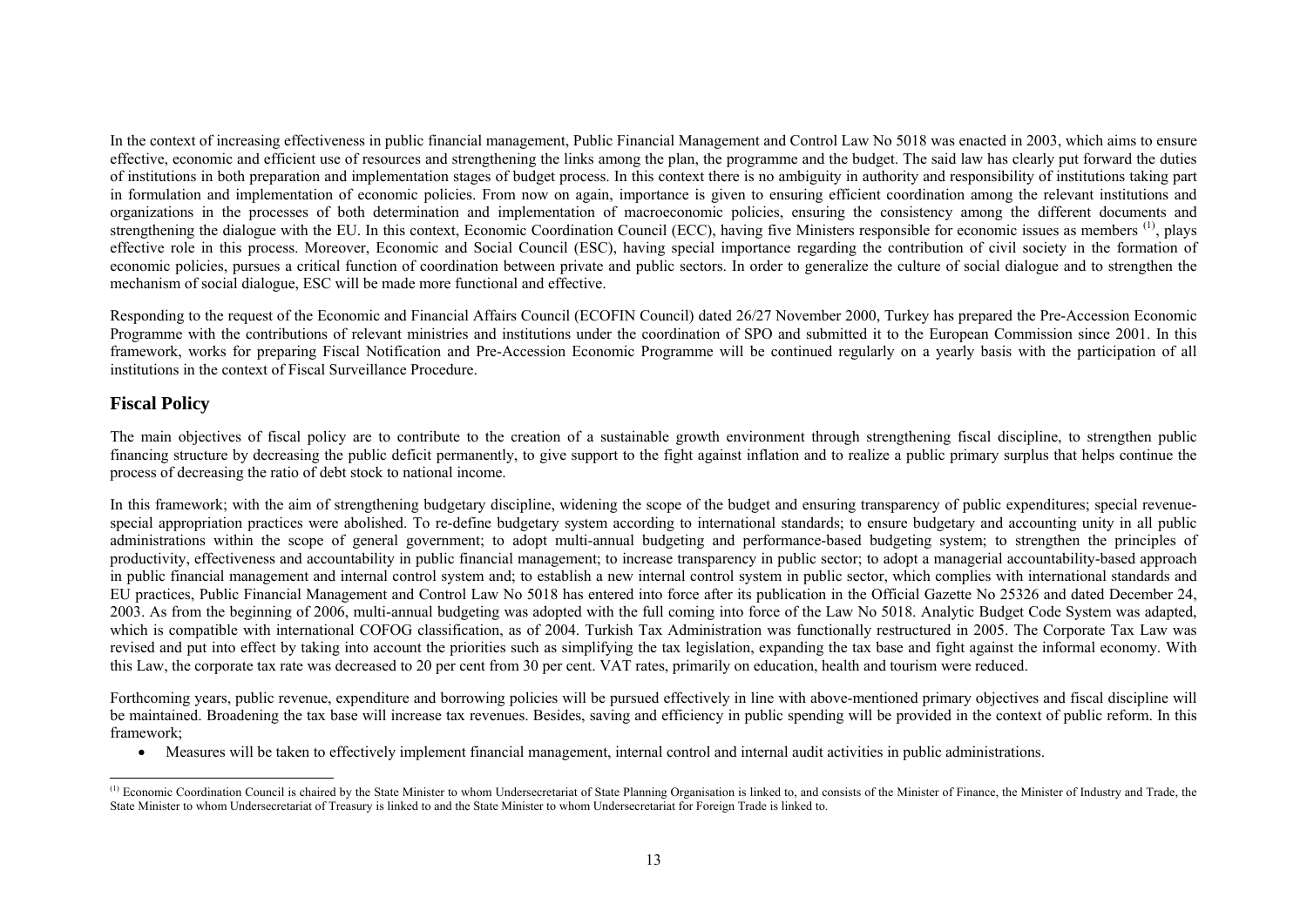- Strategic planning and performance-based budgeting process will be strengthened.
- In order to improve the efficiency in public expenditures, expenditure programs will be revised and those of no longer in priorities will be cancelled.
- Works towards the rationalization of public investments will be continued.

• Works on simplifying tax legislation will be continued by reassessing exception, exemption and tax allowance provisions in the tax laws within the framework of economic and social policies.

• Stability will be the basis in tax policy practices in order to assist market players to make long-term economic decisions and increase predictability in taxation.

• In the framework of amelioration to be ensured in public financing; through increasing the share of education, health, R&D and social expenditures in GDP, the policies towards improving the life quality of the society, developing the qualifications of human capital, enhancing income distribution as well as ensuring amelioration in struggle with poverty and reducing the regional development disparities will continue to be implemented.

• Works on strengthening the control mechanism prescribed by Law No. 5018 will be continued and implementation stage of related secondary and tertiary legislation will be strengthened. In this framework, internal auditors and financial services experts will be trained in line with certain programs, functions of internal auditing and inspection will be defined clearly, and administrative capacity of central harmonization units will be strengthened by taking the principles of functional independency and neutrality as a basis.

• The budget will be structured as indicating performance of public institutions by taking into account the cost of policies to be implemented, areas that these policies affect and their opportunity cost.

# **Monetary and Exchange Rate Policy**

The Central Bank of the Republic of Turkey (CBRT) has been implementing a monetary policy aiming to achieve and maintain price stability under floating exchange rate regime since 2001. This policy was named as "implicit inflation targeting" between 2002 and 2005. In this period, a good progress was made in reducing inflation; annual CPI inflation declined to 7,7 percent at the end of 2005 from 68,5 percent at the end of 2001. The full-fledged inflation targeting was launched at the beginning of 2006, based on the fact that preconditions such as maintaining fiscal discipline, economic and financial stability, and required technical infrastructure have been met.

In this framework, inflation targets are defined as annual percentage change of end year CPI. The targets are set as point target jointly by the government and CBRT for 3 years. Symmetric uncertainty band around the inflation path consistent with end-year target are announced on an annual basis. The uncertainty band around the target for year 2008 has been set as ±2 percentage points. Inflation targets for 2007 and 2008 have been set as 4 per cent. The targets for 2009 and 2010 were announced as 4 per cent through the monetary policy announcements in 2007 and 2008.

In 2006 and 2007, the inflation rates exceeded the determined targets due to the external factors beyond the control of monetary policies such as increases in food and energy prices and the uncertainties in global financial markets.

These effects persisted in the beginning of 2008, but in the middle of the year, perceptions and forecasts of agencies regarding that the increases in food and energy prices are not temporary and reflects structural change resulting from the global market developments and could continue in the medium term, has strengthened. Due to continuing supply shock longer than expectations, persisting uncertainties in global financial markets and observing secondary effects of these developments; the CBRT revised inflation targets upward by a significant margin. In the Inflation Report of April 2008, it is reported that converging to the 4-percent-medium-term target could take more than 2 years under the assumption that tight policy will continue. On the other hand, studies in the CBRT indicates that past inflation experience has been given more weight in determining inflation expectation and the anchoring role of current inflation targets has in a certain manner.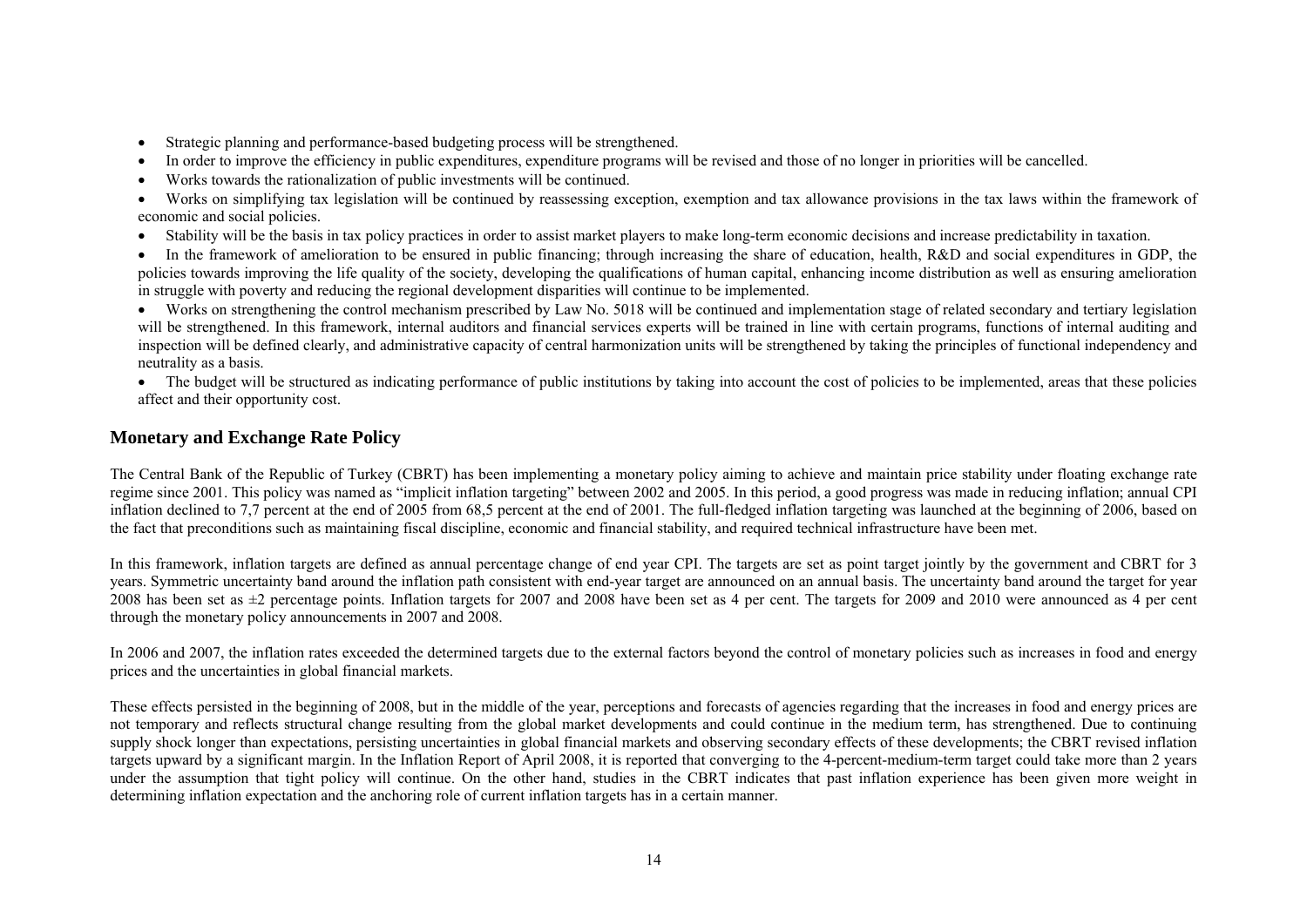These de velopments were interpreted as the conditions to change the target<sup>[\(2\)](#page-3-0)</sup>, which were explained in the December 2005 announcement of "General Framework of Inflation Targeting Regime and Monetary and Exchange Rate Policy for 2006", has realized. In this framework , the CBRT and the Government jointly agreed to change the inflation targets for the period of 2009-2011 and new targets, determined in the open letter dated 3 June 2008, were announced to public. Accordingly, the year-end targets for 2009 and 2010 are revised as 7.5 percent and 6.5 percent respectively; and the target for the year 2011 is set as 5.5 percent<sup>[\(3\)](#page-3-1)</sup>. Thereby, a more gradual path to the 4-percentmedium-term target is foreseen. Despite the upward revision in the inflation targets, CBRT has announced that the tight monetary policy stance will be preserved in the upcoming periods.

Achieving and maintaining price stability is the main condition for macroeconomic stability and predictability. Therefore, CBRT will continue to implement inflation targeting regime. Eventually, the inflation rate is aimed to be reduced further, to the level that complies with the Maastricht criterion on inflation.

The short-term interest rates are the main policy instruments of CBRT. The interest rate decisions are taken considering the medium-term inflation outlook and risks. Instruments such as reserve requirements or efficient liquidity management might also be used by CBRT, when deemed necessary. This framework will continue to be implemented in the forthcoming periods.

Transparency and accountability principles along with the efficient communication policy are indispensable elements of a successful inflation-targeting regime. In this context, when the inflation falls outside the uncertainty band, CBRT informs the Government and the public about the reasons of deviation, the measures to be taken to ensure that the inflation will converge to the target, and the risks. In addition, CBRT shares its inflation forecasts along with the risks and possible policy actions, and measures to be taken if the inflation deviates from the target as well as macroeconomic developments and inflation performance, in its quarterly Inflation Report, which is the main communication tool. Thus, Inflation Reports also play an important role with respect to accountability principle. The forecasts presented in the Inflation Reports published throughout 2006 covered a period of one and a half years. From 2007 onwards, the forecasts refer to a two-year period. This change aims to help economic agents to predict the future better <sup>[\(4\)](#page-3-2)</sup>. Publication of the interest rate decisions and the minutes of the Monetary Policy Committee (MPC) meetings have been also significant instruments of the communication policy. All these implementations will continue in the forthcoming periods as well.

Under the floating exchange rate regime, exchange rates are determined by the demand and supply conditions in the foreign exchange market. However, CBRT may intervene in the market to smooth out excessive volatility in both directions. In addition, the CBRT holds scheduled foreign exchange purchase auctions for reserve build-up purposes in the periods that foreign exchange supply exceeds the demand. This framework will be preserved in the forthcoming period.

# **2 Existence of a Functioning Market Economy**

In 2005 Progress Report, European Commission confirmed that Turkish economy could be accepted as a functioning market economy. In the forthcoming period, within the context of Copenhagen Criteria, implementation of privatization programme will be continued and emphasis will be given to the continuation of necessary regulatory reforms with the aim of strengthening market economy.

<span id="page-3-0"></span><sup>&</sup>lt;sup>(2)</sup> On 5 December 2005 dated announcement of "General Framework of Inflation Targeting Regime and Monetary and Exchange Rate Policy for 2006" is pointed that a pre-announced inflation target shall only change in the event that very sharp and long-term deviations from the target are expected or medium-term targets no longer make sense due to factors beyond the control of monetary policy. At this point, a new target will be set with the Government with respect to the Law.

<span id="page-3-1"></span> $<sup>(3)</sup>$  End-year target of 2008 was not changed in order to pursue the accountability. In this context, the CBRT, has stipulated to explain the reasons behind the deviations from the targets and measures that is needed </sup> open letters in the rest of the year

<span id="page-3-2"></span><sup>&</sup>lt;sup>(4)</sup> Considering that the supply side shocks will keep inflation above 4 percent for a long period, the CBRT, to facilitate the expectation management process, decided to publish inflation projections in April 2008 Inflation Report for a three year horizon.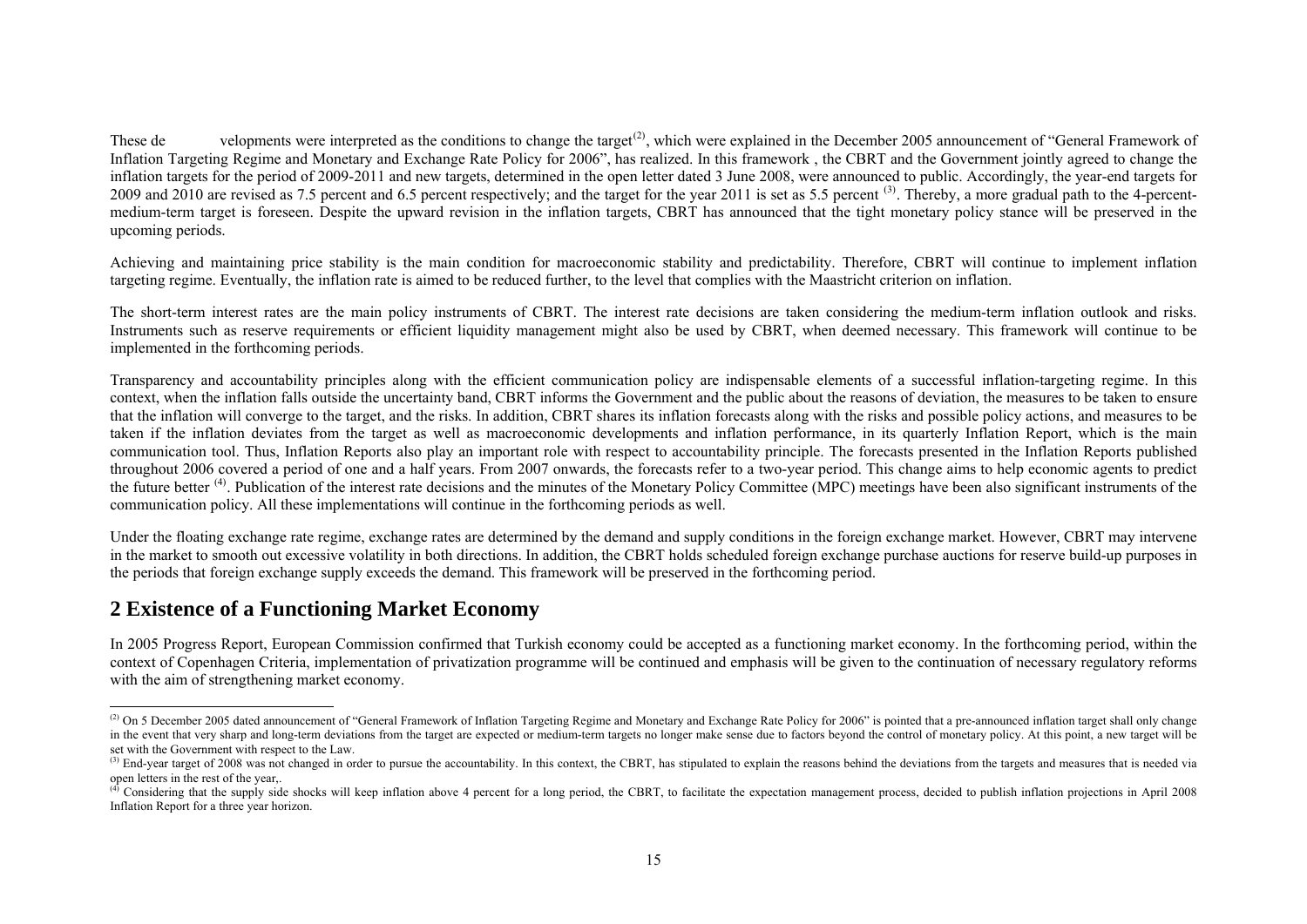#### **Privatization**

The main medium term objectives of privatization, which is one of the essential elements of the economic programme, are to encourage entrepreneurship by decreasing the share of the state in the economy, to enhance the efficiency and cost structure into the competitive level, and to assure free market conditions with backing of the structural reforms. The aim is to limit the economic activities of state to a rational monitoring and regulation by ensuring that the state concentrates on its main responsibilities while moving away from being the producer of goods and services.

2005 is the milestone for the success of privatization operations in which great progress has been held in recent years. As a matter of fact, while the total revenues from the privatization operations for which sale/transfer processes were completed, in 2004 were at 1.3 billion dollars, it was realized as 12.5 billion dollars in 2005. As of the second quarter of 2006, the state has withdrawn from certain sectors such as petroleum refining, distribution and transportation; iron and steel; textile and ready wear; cement industry; airport handling services, alcoholic beverages, metal mines (aluminum, silver, chromium, electrometallurgy, copper and zinc), animal feed, milk processing, fertilizer and forestry products. Moreover, the decisive role of the state has been transferred to the private sector in sectors such as telecommunication, tourism, paper, seaport operation.

In the framework of privatization vision, it is aimed that the state will completely withdraw from activities such as banking (in the short term: HALKBANK; medium term: VakıfBank and Ziraat Bank –the strategy to be prepared drawing on the experience of Halk Bank–);; airlines and maritime transportation and locomotive and railway car production; meat and fish products market; sugar, tobacco and tea products processing; petrochemical industry, material procurement, distribution and wholesale trading of electricity, national lottery games, IMKB, gold exchange, various public services (motor vehicles inspection stations, highway/bridge operations, municipal-garbage/waste collection and revaluation), telecommunication and tourism. Furthermore, its shares in electricity generation, water network, sewage infrastructure, health, education, defence, radio broadcasting, television publishing, natural gas market, coal and other mining operations are targeted to be reduced. However, the state is envisaged to continue its activities in the areas of grain purchasing, seed production, railway transportation infrastructure, oil exploration, airport operation, postal services and coastal security provision.

With privatization of state economic enterprises such as TEDAS, TEKEL and EUAS, which are determining enterprises in their sectors, it is aimed to sustain a competitive market economy by ensuring the entrance of new domestic and foreign investors into these sectors.

### **Regulatory Reforms**

#### *Market Liberalization and Price Reforms in the Energy Sector*

In Electricity Sector Reform and Privatization Strategy Report, it is envisaged that the opportunities of consumers for more electricity usage from free markets is going to be increased in line with the objective of opening the whole market to competition by 2010. Balancing and Settlement market has become operational from August 1, 2006. From that time onwards, the market participants meet their unanticipated electricity needs from this market.

Apart form the market oriented improvements; an important price reform has been realized. Based on High Planning Council Decision (14/2/2008 No. 2008/T-5) Cost Based Price Adjustment Mechanism (CPM) has been put in implementation as of 1 July 2008. CPM covers four main state economic enterprises (SEEs; Turkish Coal Enterprises, Petroleum Pipeline Corporation, Electricity Generation Company, Turkish Electricity Trading Company) and 20 regional distribution companies operating in energy sector. According to CPM, tariffs of companies are going to be revised based on the backward and forward cost linkages. The revised tariffs are going to allow companies to realize annual financial targets, accordingly to finance their planned investments and other expenses.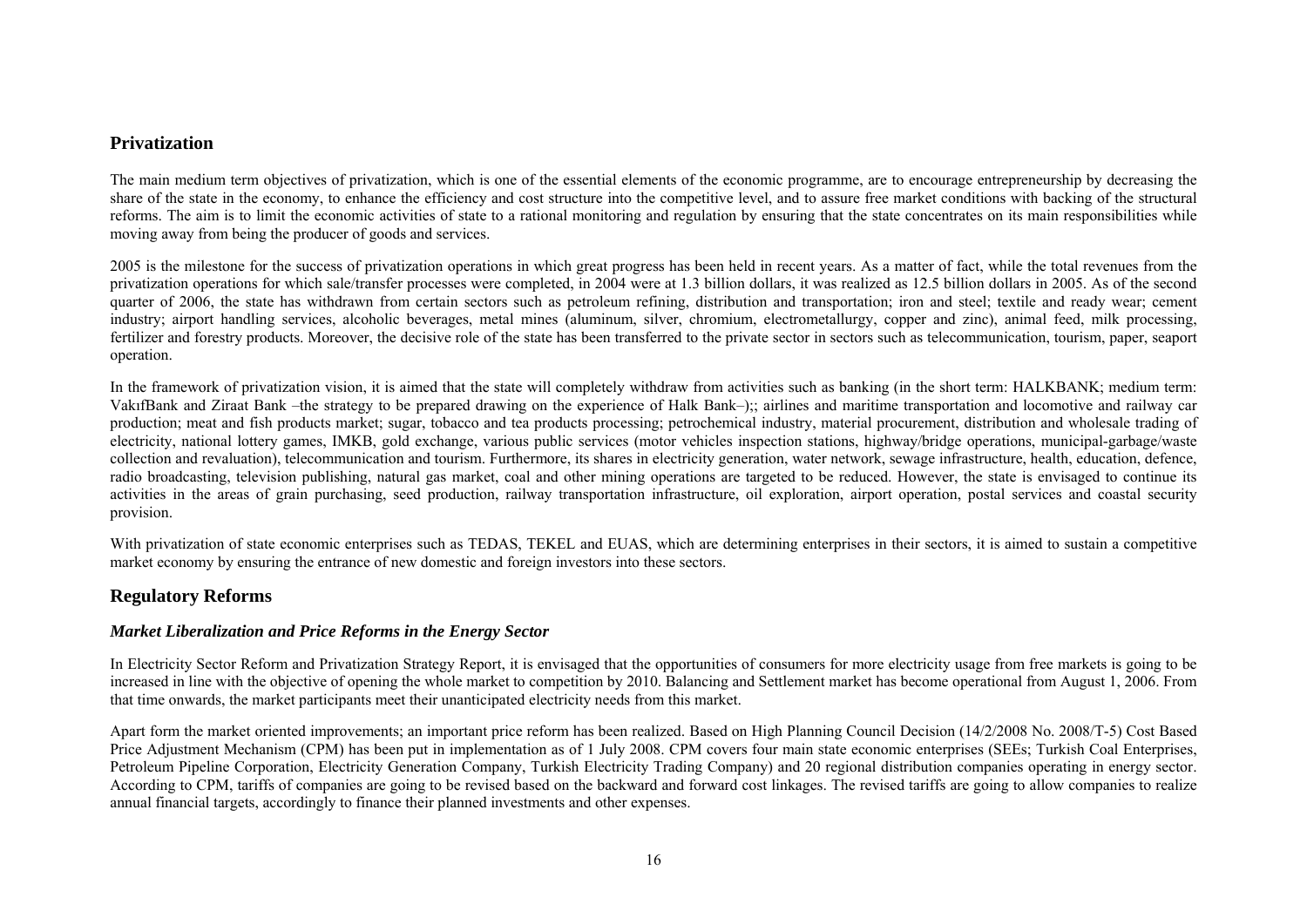CPM envisages a robust tariff adjustment sequence. This implies that BOTAŞ is going to adjust its tariffs on monthly basis whereas other companies are going to adjust their tariffs in January 1, April 1, July 1 and October 1. This calendar is going to settle cash flows among companies on a regular and solid basis. As a consequence of this, financial capacity of energy SEEs is going to increase and thereby the privatization of distribution companies and portfolio generation groups belonging to the EÜAŞ will be easier.

The CPM is going to be implemented between July 1, 2008 and December 31, 2010. In addition, Treasury is going to supervise CPM. Distribution companies are going to remove the cross subsidization in their tariffs on a gradual basis till end of 2010 as stated in Electricity Market Law, No. 4628. Moreover, the tender in 2005 about the transfer of 4 billion sm3 of BOTAŞ's annual gas purchasing contracts to the private sector was finalized and the stage of signing an agreement with related firms was reached.

#### *Price Liberalization and Price Reforms in Agriculture Sector*

It is the fundamental aim in the agriculture sector to build an organized and a highly competitive structure while eliciting food safety and security and taking care of the sustainable usage of natural resources.

Price liberalization in the agriculture sector continues with the executions towards the SEEs. In fact, before 2002, Turkish Grain Board (TGB) used to regulate the grain market with the support purchase prices announced by the Decree of Council Of Ministers; after 2002 the market is regulated by the prices announced by the enterprise. Besides, in the grain sector, to be in harmony with EU and to ensure a more effective operating market, Grain and Rice Implementation Regulations were accepted in 2008. In Turkey, at least two payment institutions is planned to establish. The main approach is to reorganize some existing institutions as payment institutions. Determining the authorization and responsibility of these institutions and, in this context, legal works related to reorganization are expected to be finalized by the year of 2013.

By the Decree of Privatization High Council (PHC) issued in 2007, it was decided to place the public shares of Turkish Sugar Companies Corporation under the scope of privatization to the privatization programme. By the other Decree of PHC in 2008, the assets of cigarette production belonging to Tobacco Company and Cigarette Industry Enterprises and Trade Corporation were sold. In the short term, completion of price liberalization in the areas of tobacco and sugar is expected.

For the completion of opening criteria of 'Agriculture and Rural Development' Chapter, strategy documents for agricultural support, IACS (Integrated Administration and Control System) / LPIS (Land Parcel Identification System) infrastructure and agricultural statistics need to be prepared. Works carried out in this context are coordinated by the Ministry of Agriculture and Rural Affairs. Related departments aim that these strategies are linked to each other in a way to reflect the desired changes in Turkish agricultural sector.

### **Improvement of the Investment Environment**

With the Improvement of the Investment Environment Reform Program, which was put into implementation in 2001, reducing the administrative obstacles in the front of the investments is aimed. The Program is carried out via Co-ordination Council for the Improvement of the Investment Environment (Y <sup>O</sup>İKK) and Investment Advisory Council.

YOİKK, through 12 Technical Committees gathers together the institutions and organizations, which have responsibility and duty for the investment environment. By this way, YOİKK carries out the works to ensure a more investment friendly environment for investors and to overcome administrative and bureaucratic obstacles faced by domestic and foreign investors for enhancing the competitiveness and productivity of the economy.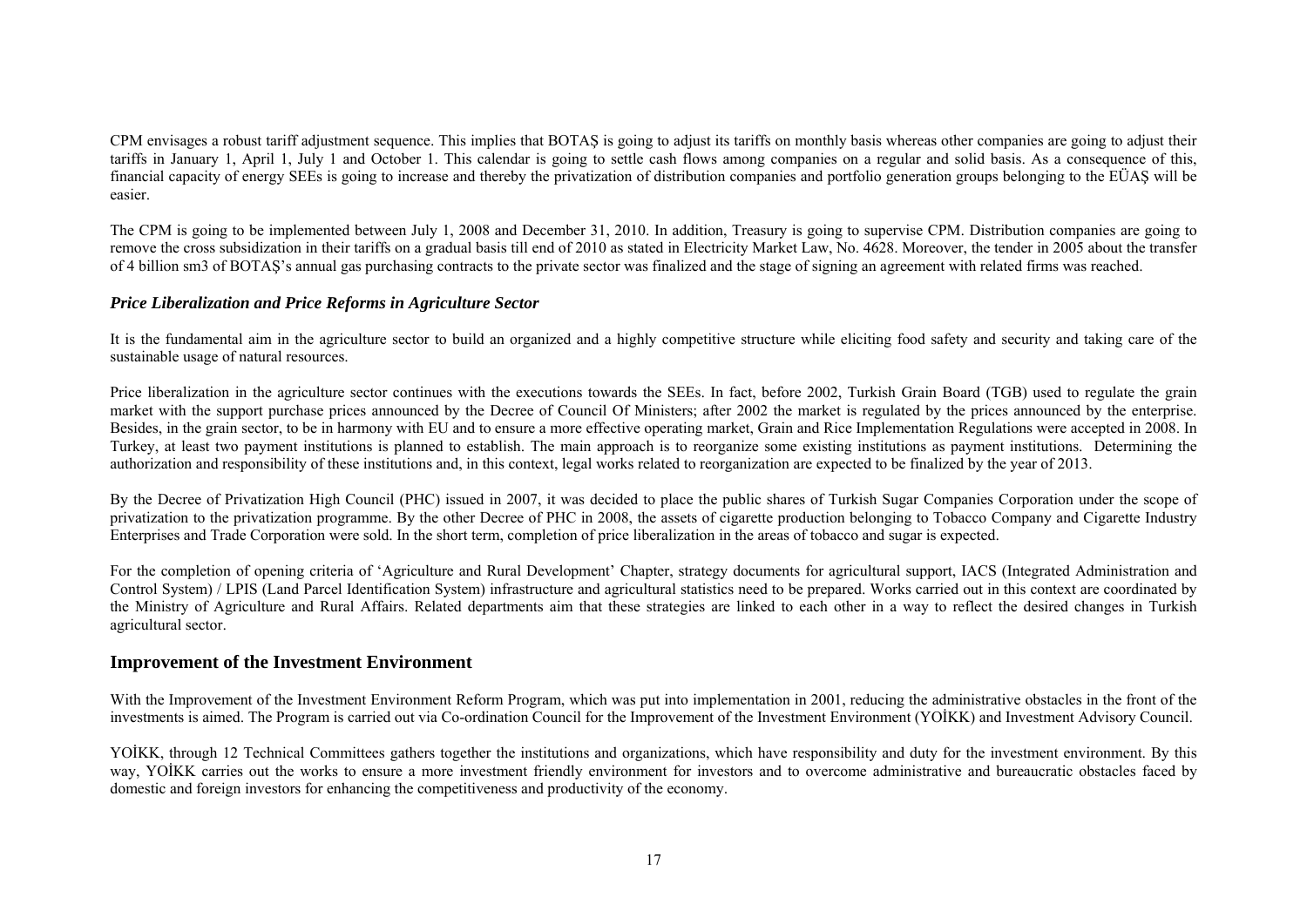With the aim of bringing an international perspective to the activities carried out in the scope of the works for improving the investment climate, Investment Advisory Councils that were formed in 2004, regularly meet under the auspices of prime minister in every year.

Works within the framework of the YOİKK Technical Committee action plans will contribute to reducing informality, improving innovation and R&D, increasing flexibility of the labor force, improving competitiveness at the national level and increasing the role of the private sector in economy by focusing on policies to enhance productivity and employment in the forthcoming period.

#### **Identification of Informal Economy**

Within the scope of the fight against informality, "Hello 170, Informal Employment and Social Security Information Line" has been put into service in order to inform citizens and get their complaints as well as notifications about informal employment. Besides, according to the provisions of Law No. 5510, which has been amended by Law No. 5754, public administrations and banks will notify the SSI about the insurance status of their clients by using the electronic infrastructure provided by SSI while they are performing their transactions, thereby helping the identification of informal employment. Moreover, the obligation to pay wages of employees via banks will also contribute to the promotion of registered work. Besides, the year 2008 has been declared to be "The Year to Fight Against Informal Employment" by the Ministry of Labour and Social Security.

Revenue Administration, which is responsible for the preparation of the strategy to fight with informal economy, has determined various medium-term and long-term targets for the aim of improving and monitoring all kinds of economic activities in order to fight with informal economy and provide voluntary compliance. Within this scope:

• The magnitude, sectoral distribution and reasons of informal economy shall be determined. Dimensions and characteristics of tax avoidance and evasion will be regularly ascertained via various methods by the Revenue Administration. The sectors, where tax avoidance as well as evasion are prevalent and the relevant reasons for this situation will be determined, and necessary measures will be taken so as to prevent unfair competition created by the informal economy.

• In order to avert tax avoidance and evasion, a model based on risk analysis will be developed to be used in the selection of the taxpayers to be audited. Besides, audit standards, which significantly affect the effectiveness and quality of the auditing process, will be improved and efficiency of the coordination among the audit departments will be maintained. Audit performance will be monitored regularly in order to measure the efficiency of tax audits performed. Tax penalty system will be rationalized. The Uniform Chart of Account and Turkish Accounting Standards will be harmonized.

• Scope of the database, which has been developed to monitor economic activities of real people through national identity numbers and of corporations through tax identity numbers and to make effective use of the compiled data by the audit departments has been enlarged. Besides further improvement of the existing data collection capacity in accordance with the requirements, capacity of the database will be expanded through the information to be received from institutions such as Notaries Union in addition to the current information compiled from real estate purchases and sales, exports, goods and money movements in order to comprehend economic activities. The data in the database are planned to be used in the prevention of tax avoidance, tax evasion and the continuation of the fight against informal economy.

# **3 The Capacity To Cope With Competitive Pressures Within The Union**

In the period of National Programme, required structural reforms, which are aimed to strengthen the capacity of cope with competitiveness pressures within the Union and to eliminate possible risks in the area causing macroeconomic instability in the future, are targeted to continue. In this context, labor market, social security and social assistance, education, health, energy and transportation are treated as the main reform areas.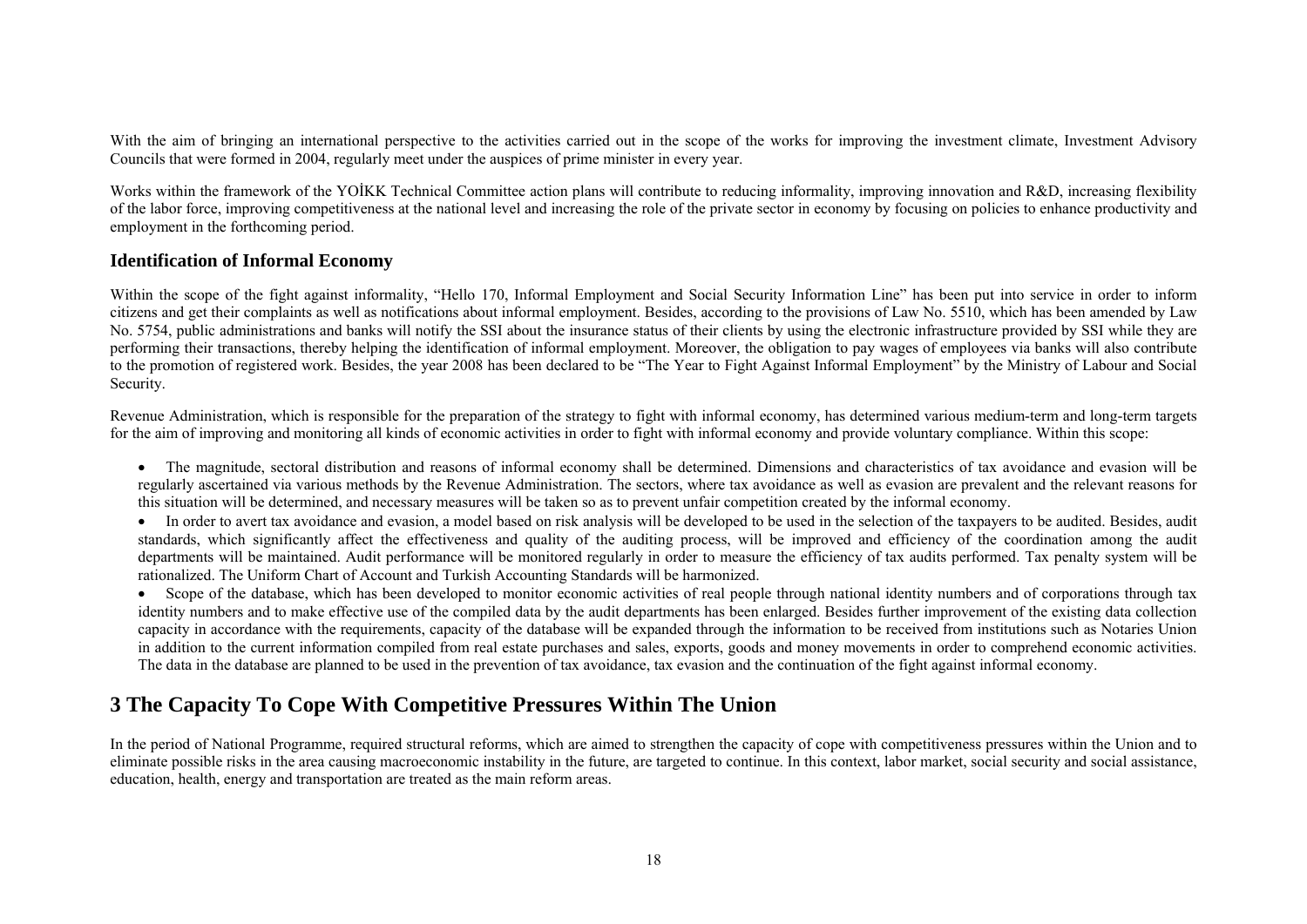In addition, efforts are ongoing for finding collective solutions to important issues together with all sides of society. Regular Ad-hoc Committee of Improvement of Industrial Competitiveness (DOİK) is the most important one of these efforts.

On the other hand, the draft law is submitted to Turkish Grand National Assembly for establishing an institution having responsibility of inspecting and monitoring the public aids in accordance with EU acquis in the area of competitiveness law and policies, and this draft is expected to become law in 2009.

### **Labour Market**

Basic features of the labour market in Turkey are low labour force participation rates and low employment rates, especially among women, the rapid increase in the workingage population, high young unemployment rate, limited capacity of the economy to create employment, high level of informal employment, and inadequate employment growth in spite of high real GDP growth rates due to dissolution in agricultural economy.

Within this framework, the main objectives of employment policy are to enhance employment opportunities, to strengthen the link between education and labour market, to increase the efficiency of the labour market, to provide equal opportunities for the employment of the disadvantaged groups, to promote active labour programmes on the basis of the requirements of the labour market, to reduce informal employment and to increase decent work.

The Law No. 5763, which is known as "the employment package" and covers priorities of reducing the labour market costs, increasing the employment of women, youth and disables, improving active labour market policies, reducing informality, facilitating the foundation of private employment agencies, regulating the relation of sub-employers' status and reducing the bureaucracy for establishment of new enterprises was approved in the Turkish Grand National Assembly on 15/5/2008 and published on 26/5/2008. Work towards harmonization with the acquis communitaire will continue.

Adaptability of workers to the novel conditions will be increased through providing new ability and skills in parallel with changes and developments in the labour market. The abilities, skills and qualifications needed by the labour market will be defined by occupational standards that will be developed and updated by the Vocational Qualifications Authority (VQA). To this end, the capacity of the VQA and social partners will be enhanced.

The young unemployed and women will be given vocational training on business establishment, training on business development, and information, counselling and guidance services on these issues.

Labour market information system will be established in order to follow changes and developments in the labour market, to determine policies and strategies to increase employment and decrease unemployment both at local and national levels, and to define and implement active labour market programmes in line with the needs of the labour market. The active labour market policies will be implemented effectively, disseminated and the services provided by those programs will be diversified. In this context, programmes especially focusing on the improvement of employability, qualifications and skill levels of unqualified workers coming out of the agricultural sector, youth, women and disabled will be given priority.

#### **Social Security and Social Assistance**

In order to overcome the eligibility and financing problems of the social security system, to establish a fair social security system covering the whole population and bringing the whole population under the coverage of health security, to unify five different social insurance regimes, and to establish an effectively functioning information infrastructure, the Social Security Agency Law No: 5502 was put into force on May 20, 2006. As part of the reform, Social Insurance and Universal Health Insurance Law No: 5510 has become fully effective as of October 1, 2008.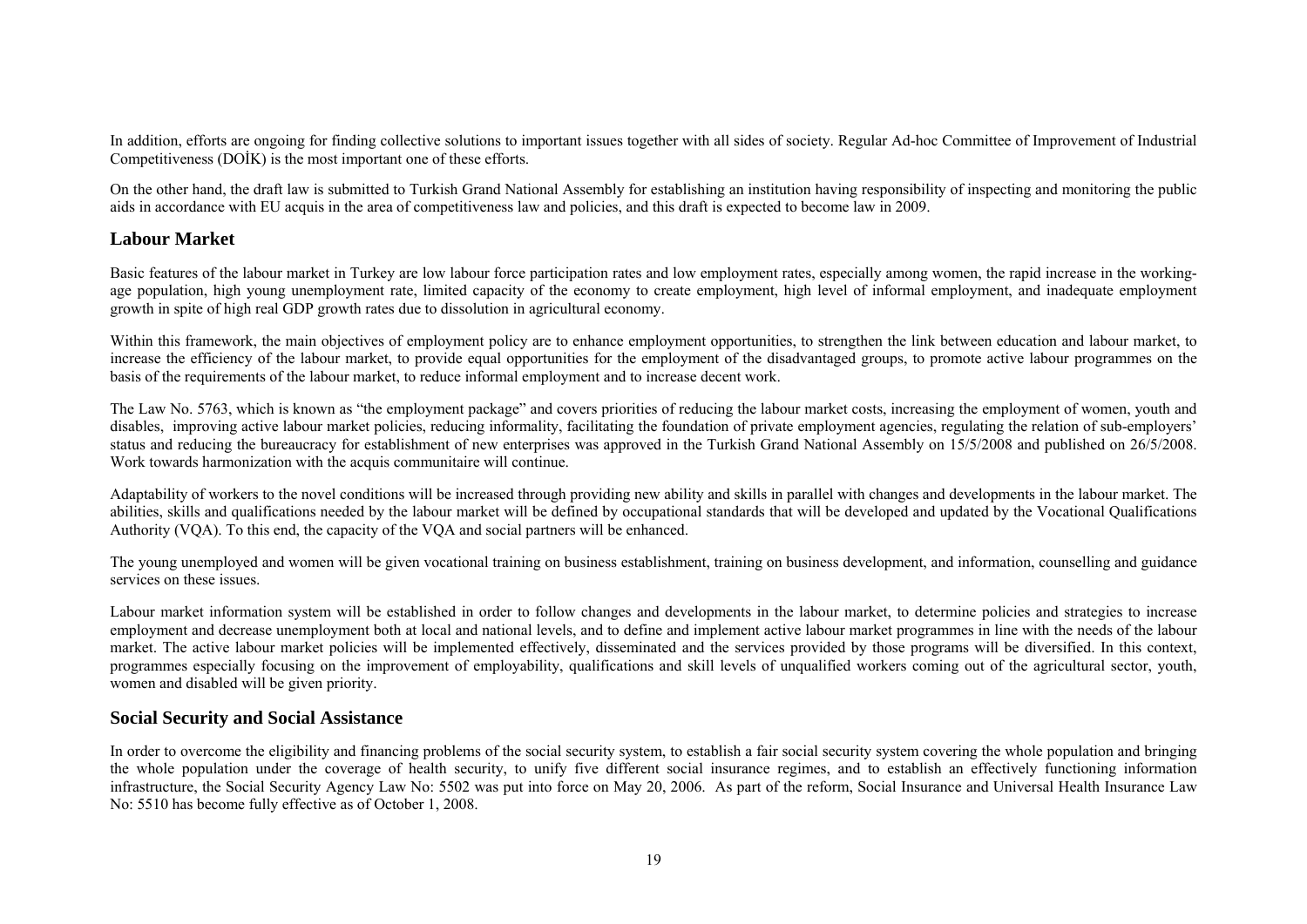With the implementation of the Universal Health Insurance, all citizens will enjoy healthcare services with the same coverage and at the same quality level. The citizens who can not afford to pay health insurance premium will be determined according to objective criteria and the state will pay their health insurance premium on their behalf.

In order to attain an effective and sustainable social assistance system, works on information sharing and database coherence among public institutions and the determination of beneficiaries of the social assistance system according to objective criteria, are going on.

Within the context of providing cost-effective and modern social services, child care services for children in need of protection and home care services for the disabled will be made widespread.

#### **Education**

As part of the review of education programs, efforts towards attaining a vocational education system flexible enough to respond to the developments in the labour market have been initiated with the participation of social partners. In this context, transformation to a modular and flexible system in vocational and technical education will be realized. The vocational training at higher and secondary levels will be transformed into a single structure that will focus on the integrity of the programs, and applied training techniques, which play an important role in educating a qualified labour force in vocational education, will be emphasized.

In order to provide the education system and labour market with a more flexible structure, to increase employment and enhance labour productivity, work force will be trained in the areas demanded by the economy taking the life-long education strategy into consideration.

The efforts related to National Professional Qualifications System will be finalized, covering the following basic functions; development and certification of qualifications based on occupation standards, and accreditation of education and certifying institutions. Additionally, a vocational education structure that is sensitive to this system will be developed.

So as to support the development of human resources, education system will be evaluated with a holistic approach and with a coherent life-long learning perspective. Furthermore, efficiency and accessibility of the education system will be strengthened and equal opportunity will be ensured.

A lifelong education strategy will be developed towards enhancing the skills of individuals in line with the requirements of a changing and developing economy and labour market. In order to develop the skills and abilities of people, this strategy will cover mechanisms that will support increasing formal and non-formal education opportunities, strengthening the horizontal and vertical relationship between these types of education, structuring apprenticeship and public education accordingly as well as supporting the involvement of the private sector and NGOs in this area.

With the aim of ensuring the lifelong education approach to be adopted by the society, opportunities in non-formal education, including e-learning, will be developed, individuals beyond the education age will be encouraged to benefit from open education programs, and activities related to enhancing skills and vocational training will be increased.

In order to determine trends related to the supply and demand conditions of the labour market, necessary data including the education, employment and occupation situations of households will be produced, compiled and labour market requirement analysis will be carried out.

In order to increase the quality of education, curriculums focusing on innovativeness and research orientation will be spread throughout the country, and students will be encouraged towards scientific research and entrepreneurship.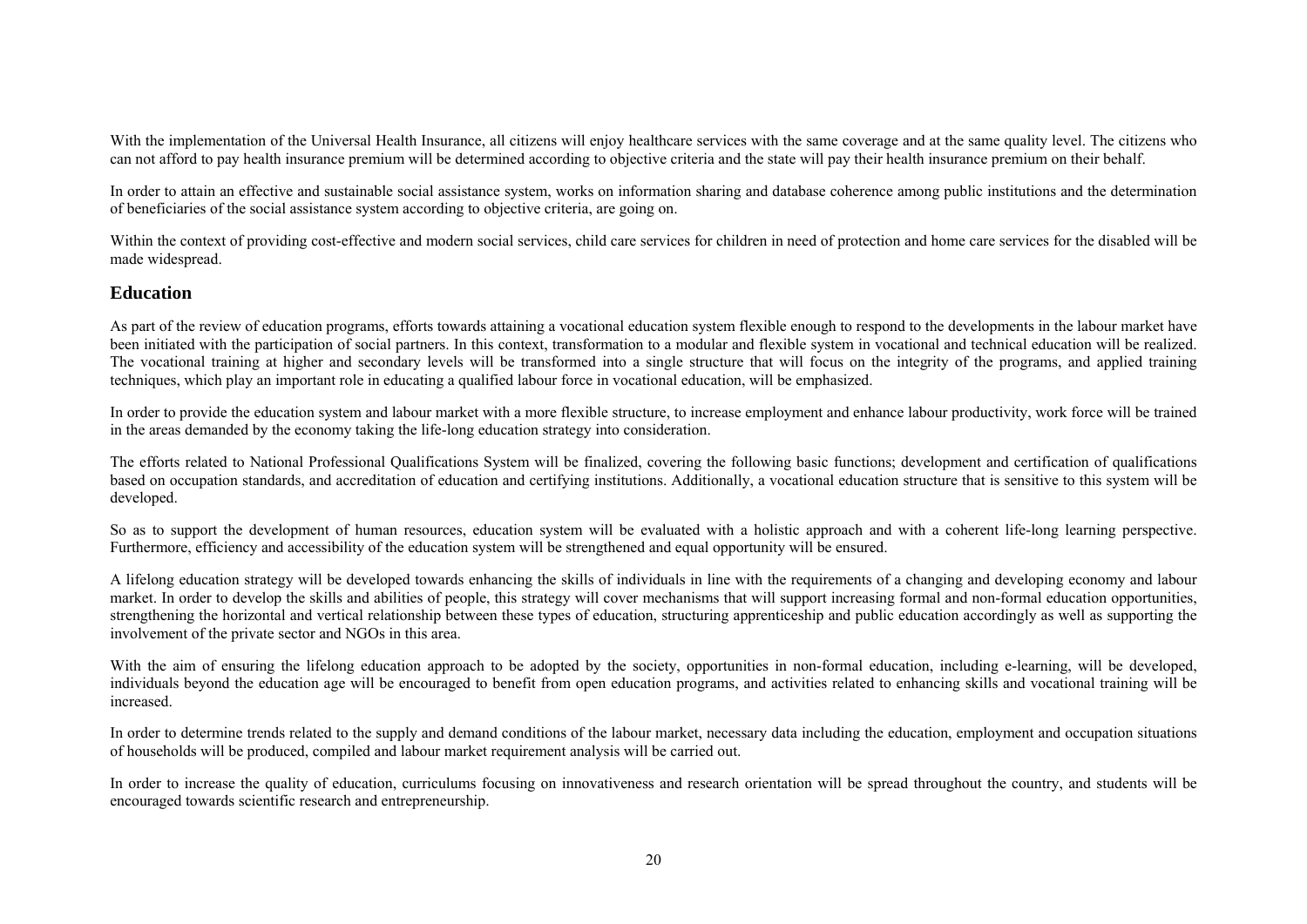In order to reduce the school dropouts, necessary measures primarily targeting the rural areas and girls will be taken and rates of transition to secondary education will be increased.

Within the framework of university-industry collaboration; human resources will be developed in accordance with knowledge based competitive economy needs and contributing to the development of research potential. Standards about qualifications of technical personnel will be developed and various certification programs will be organized to eliminate differences among technical staff.

Work force will be qualified and the efforts regarding the development of the vocational and technical qualities for currently employed will be supported. Through education programs, labour force that is prone to R&D activities and technology production will be trained

# **Health**

The basic objectives of health policy are to ensure that all citizens will be taken part in economic and social life as healthy individuals and to assist them to raise their quality of life.

To this end, primary health services will be strengthened and made widespread through special emphasis on mother, childcare and preventive health services. An effective primary health services will be introduced through the implementation of family practitioners system, needs of health infrastructure and personnel will be filled with a view to increase access to health services. Ongoing Health Transition Programme will be completed.

### **Energy**

The main objective of the energy policy is to meet the energy needs of economic growth and social development in a continuous, quality and secure manner at least-costs through competitive free market environment.

Both primary energy and electricity demand are increasing rapidly in parallel with growing economy and rising social wealth. However, due to the ongoing energy sector liberalization since 2001, in the transition period there has been a significant investment gap and supply-demand projections indicate an electricity supply shortage in the medium–term. Therefore, to preclude electricity supply shortage in the medium–term and to mitigate the negative effects of this shortage and to sustain the long–term energy supply security, necessary measures will be taken.

By completing the energy sector liberalization process establishment; of a well functioning, free and competitive market is targeted. Thus, continuing private sector investments in a sustainable manner and declining in energy costs are foreseen. To ensure the well–functioning of the market, the institutional capacity will be improved.

Privatization of public owned electricity generation and distribution assets and efficient administration of those assets through improvement of service quality, reduction of losses of distribution to rational levels and improvement of efficiency in generation are targeted.

To eliminate adverse environmental impacts of energy production/consumption and decrease the economic and social costs of rising energy prices, effective measures towards increasing the energy efficiency will be developed.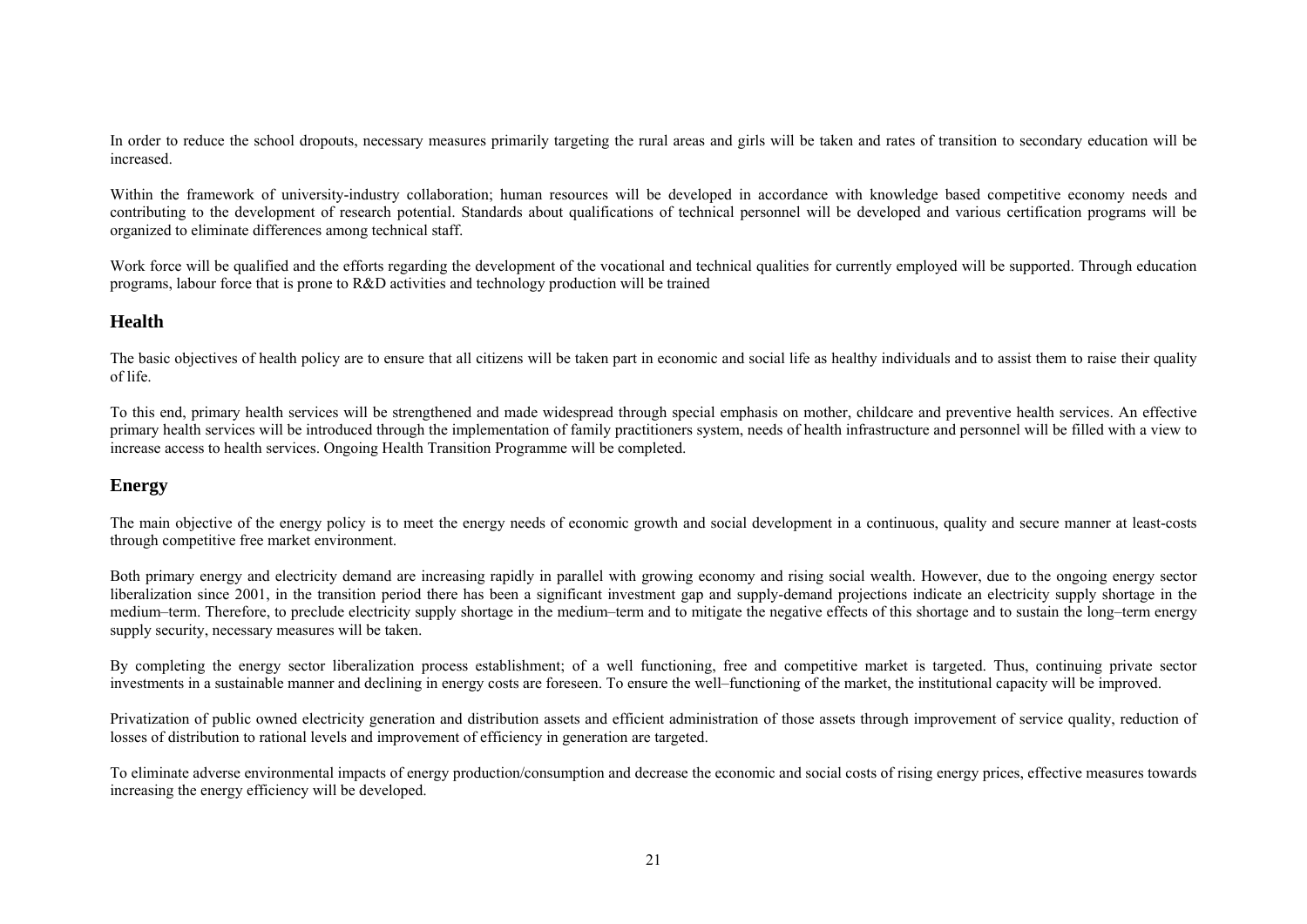Reducing import dependency in energy will be given priority. In this context, to decrease the very high share of natural gas in electricity production, domestic and renewable energy resources will be expedited.

Building of nuclear power plants, which serve the diversification of electricity supply, supply security and long–term cost reduction, will be started. To improve the nuclear safety, necessary legislation will be set.

Natural gas usage in a competitive manner will be expanded. National gas supply security will be ensured by taking the seasonal demand variations into account. To ensure the sufficiency of emergency petroleum stocks and provide efficient management thereof a stock agency will be established.

To make Turkey a transit route and a hub in the transportation of energy resources (oil, gas and electricity) in our region to international markets, works due will be continued. For the purpose of integration into the EU internal energy market, necessary infrastructure works will be given priority.

#### **Transportation**

The main objective for rail transport is to ensure gradual liberalization of the railway sector in Turkey by opening Turkish rail transport market to competition and separation of functions regarding infrastructure management and provision of transport services.

It is aimed to enact draft Laws on Railway Framework and TCDD by the end of 2009 and to put into force implementing regulations on Railway Safety, Licensing, Interoperability and Access to Railway Infrastructure. . Draft Laws are to ensure that new railway construction and rehabilitation of existing lines will be realized by the infrastructure manager through public budget. Infrastructure manager will charge for the use of infrastructure to fund its maintenance and repairing business.

TCDD will be restructured as a new organization consisting of an infrastructure manager and a railway undertaking, both of which have separate legal entities.

Economic efficiency of TCDD will be increased with new infrastructure and rolling stock investments, improving railway operations and an integrated personnel policy, such as decreasing number of staff by providing incentives for early retirement and easing the way for employment of required new staff.

Constructing new high speed lines are given priority in order to increase passenger transportation by rail between major metropolitan cities. Moreover, logistic villages are to be established so as to improve intermodal transport and increase share of rail freight transport. Beside that, existing conventional lines and rolling stocks are to be renewed or rehabilitated in order to increase line and rolling-stock capacity especially by loans from International Finance Institutions, including World Bank.

Strategic plans have been prepared and works are continued in order to encourage private sector investment in railways within the scope of public-private partnership models. A company, EUROTEM, is established in cooperation with private sector, especially to produce high speed train sets. Apart from that, the works towards construction of new factories with private sector are continued for production of switches and sleepers in Turkey.

On the other side, transport companies engaging in national/international road transport perform their operations within free competition environment in line with the necessities of market economy.